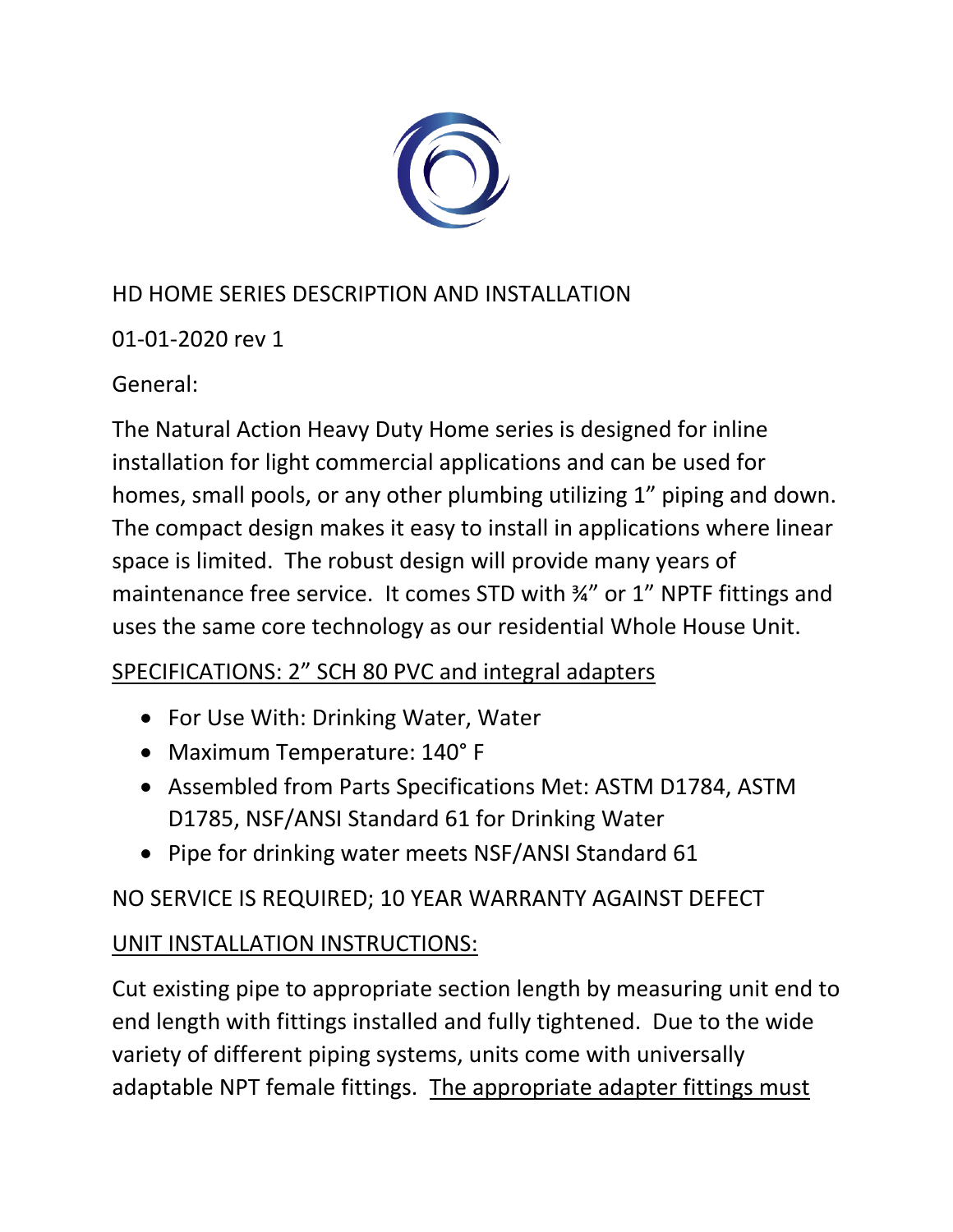be provided by the installer and installed and tightened to properly achieve this measurement. \*Installation by Professional Certified Plumber required, or warranty and associated water damage liability may be void.

\*Install on main home (recommended) or cold-water lines only

\*Do not expose to direct sunlight or freezing temperaturs

Fittings may be included with your unit if you specified exact piping design of your home and placed a special order for them. It is usually better for the qualified installer to choose the correct fittings.

One end of the piping must be freed to move in the longitudinal direction if unions are not installed. \*Consult with a professional or qualified person for your particular installation.

\*Do not use Teflon tape for plastic threaded applications. We recommend HERNON Self Sealer 615, or equivalent. It works much better than "pipe dope" or pipe tape.

If necessary, make sure the unit is supported and mounted appropriately, as it is heavy enough to stress some piping systems. Use proper pipe clamps to support on the body or near the ends of the connected piping.

The unit does not have a direction of flow; however it has flow arrows to help identify flow direction of the system. Install arrows in direction of flow according to the system. It will still function properly if installed backwards in relation to the existing system flow.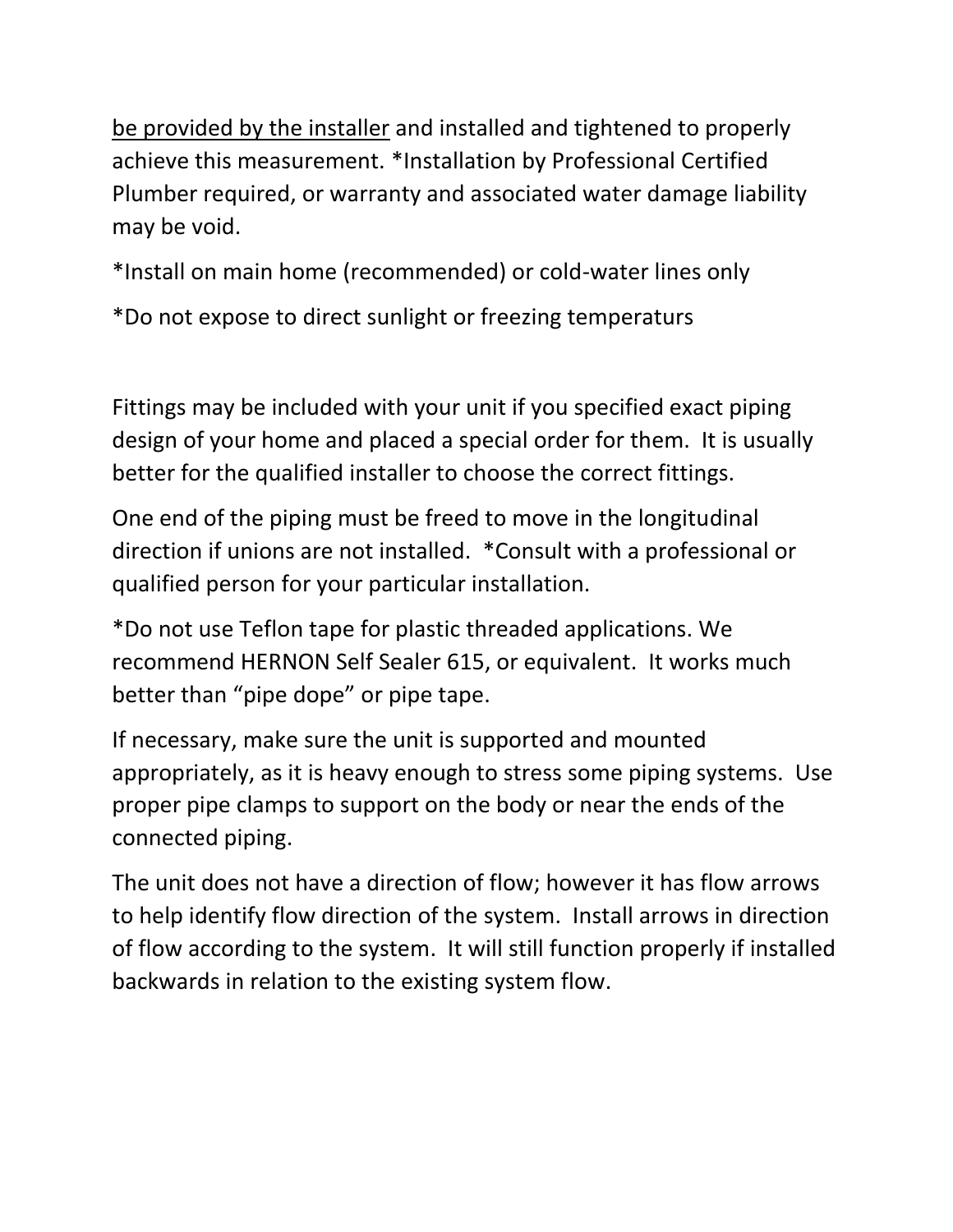### INSTALLATION TIPS FOR BEST RESULTS

- Locate the unit as close to the final water application (point of use) as possible
- Install after pumps, filters, other ionizers etc.

The unit may cause significant initial purging of scale and other deposits within the system, depending on the level which is deposited. This may make a milky appearance in the water for a few days, as the pipes are cleaning. It will go away over time. A system purge and flush for a significant period of time may be beneficial immediately after installation in older systems, especially in 'harder water' applications.

Strainers may need serviced during this time, including washing machines and faucets, depending on the level of build up and type that exists.

## DESCALE: HEATERS/BOILERS/HEAT EXCHANGERS/NOZZLES

Heaters should be flushed prior to installation if unit is installed before the heater as typical.

For Whole House applications it is desirable to install on the main feed line, after the water meter and before the heater as to treat both the hot and cold supply water for the entire home.

Descaling is not the primary function of the device, but an added benefit of improving the water quality. This device, in certain situations, can be remarkably effective in descaling and scale prevention. Adding a 'magnetic unit' around the pipe in addition to this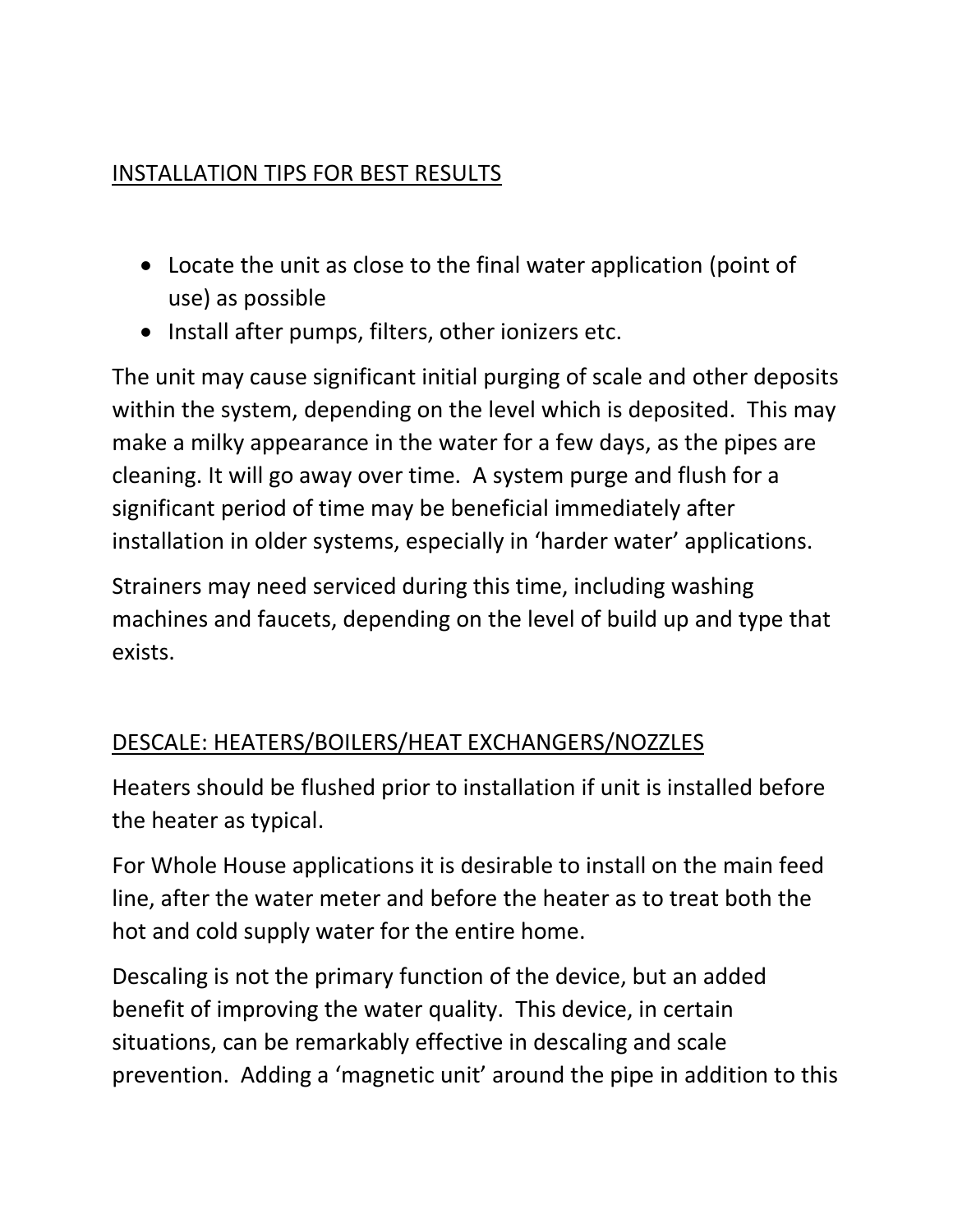unit can increase the scale prevention but is not recommended in biological related applications unless that is the main reason for installing the unit.

## BIOLOGICAL APPLICATIONS

The primary purpose of the device is to make healthier water as measured through biological response, known technically as functional water, and has been verified through UV spectroscopy and Crystal Microscopy, which are indicators.

Agriculture applications can benefit in Brix quality, water reduction, and or increased biomass. Reported figures are typically 10-20%.

Swimming pools can benefit from reduced chlorine and softer water feel. When coupled with copper electrolysis, many people operate their pools or spas free of any chemical use.

Significant reduction in chemical use of soaps, detergents, fertilizers along with suppression of molds and other fungus are common. Improved water quality throughout the home can be expected.

This unit is made from NSF 61 parts throughout and acceptable to use for drinking water and as an adjunct method of treating water.

#### FILTRATION

This technology is a passive ionizer, as reflected in increased phosphorescence and high voltage witness testing. It is not a mechanical filter. Natural Action Technologies sells some of the highest quality filters (Multi-pure Carbon Block) Visit Naturalaction.com>Products>High Quality filters

Do not install this filter on hot water lines; custom CPVC units are available